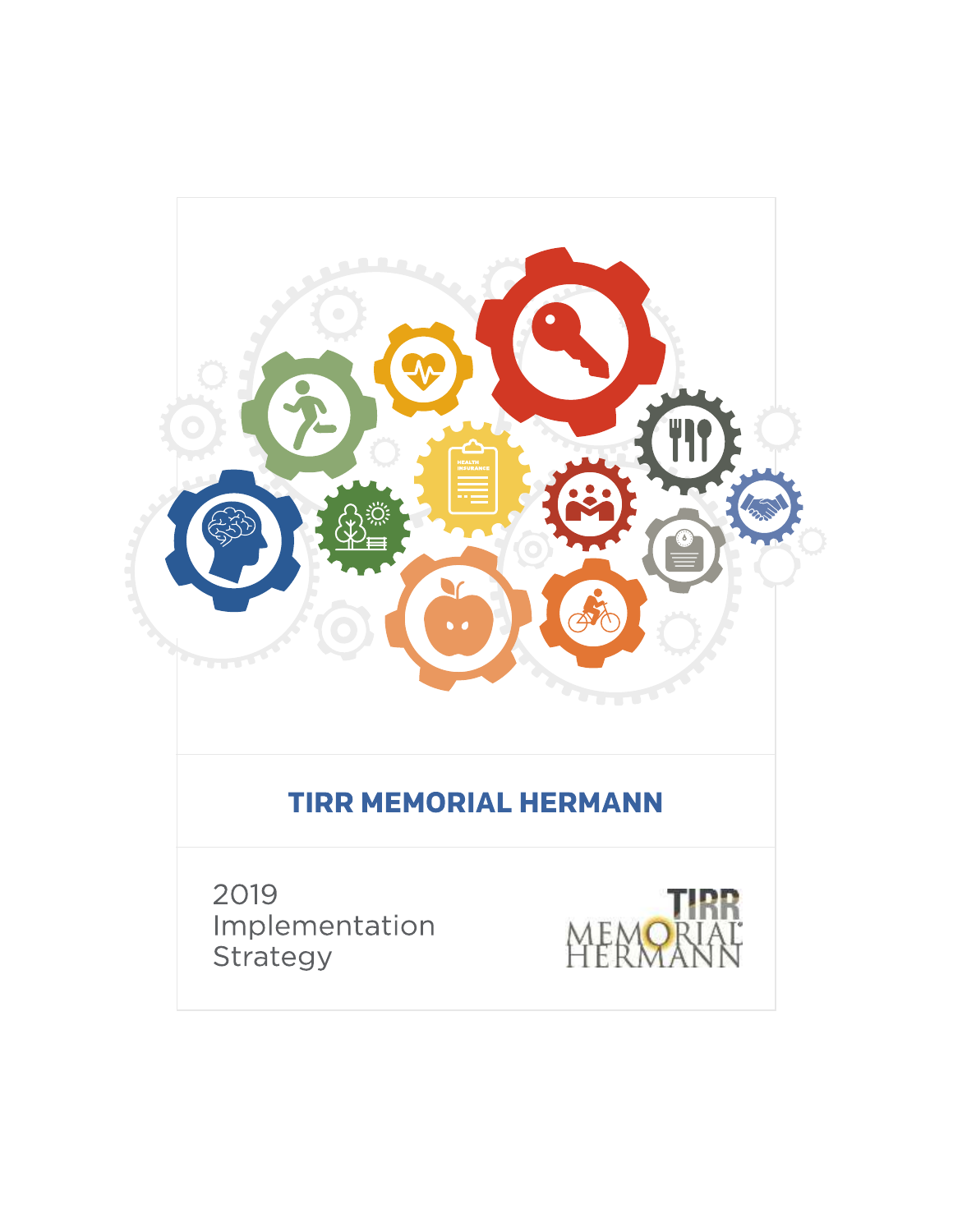## Executive Summary

## Introduction & Purpose

The Institute for Rehabilitation and Research Memorial Hermann (TIRR) is pleased to share its Implementation Strategy Plan, which follows the development of its 2019 Community Health Needs Assessment (CHNA). In accordance with requirements in the Affordable Care Act and IRS 990 Schedule H requirements, this assessment was approved by the Memorial Hermann Health System Board of Directors on June 27<sup>th</sup>, 2019.

This report summarizes the plans for TIRR to develop and collaborate on community benefit programs that address the 4 Pillar prioritized health needs identified in its 2019 CHNA. These include:

#### **Memorial Hermann Health System's CHNA Pillar Priorities**

- Pillar 1: Access to Healthcare
- **Pillar 2: Emotional Well-Being**
- Pillar 3: Food as Health
- **•** Pillar 4: Exercise Is Medicine

The following additional significant health needs emerged from a review of the primary and secondary data: Older Adults and Aging; Cancers; Education; Transportation; Children's Health; Economy. With the need to focus on the prioritized health needs described in the table above, these topics are not specifically prioritized efforts in the 2019-2022 Implementation Strategy. However, due to the interrelationships of social determinant needs many of these areas fall, tangentially, within the prioritized health needs and will be addressed through the upstream efforts of the prioritized health needs. Additionally, many of them are addressed within ongoing programs and services (and described in more detail in the CHNA report).

TIRR provides additional support for community benefit activities in the community that lay outside the scope of the programs and activities outlined in this Implementation Strategy, but those additional activities will not be explored in detail in this report.

The purpose of the CHNA was to offer a comprehensive understanding of the health needs in TIRR's service area and guide the hospital's planning efforts to address those needs. Special attention was given to the needs of vulnerable populations, unmet health needs or gaps in services, and input from the community. To standardize efforts across the Memorial Hermann Health System and increase the potential for impacting top health needs in the greater Houston region, community health needs were assessed and prioritized at a regional/system level. For further information on the process to identify and prioritize significant health needs, please refer to TIRR's CHNA report at the following link:

[http://tirr.memorialhermann.org/about-tirr-memorial-hermann/community-health-needs](http://tirr.memorialhermann.org/about-tirr-memorial-hermann/community-health-needs-assessment-tirr-memorial-hermann/)[assessment-tirr-memorial-hermann/.](http://tirr.memorialhermann.org/about-tirr-memorial-hermann/community-health-needs-assessment-tirr-memorial-hermann/)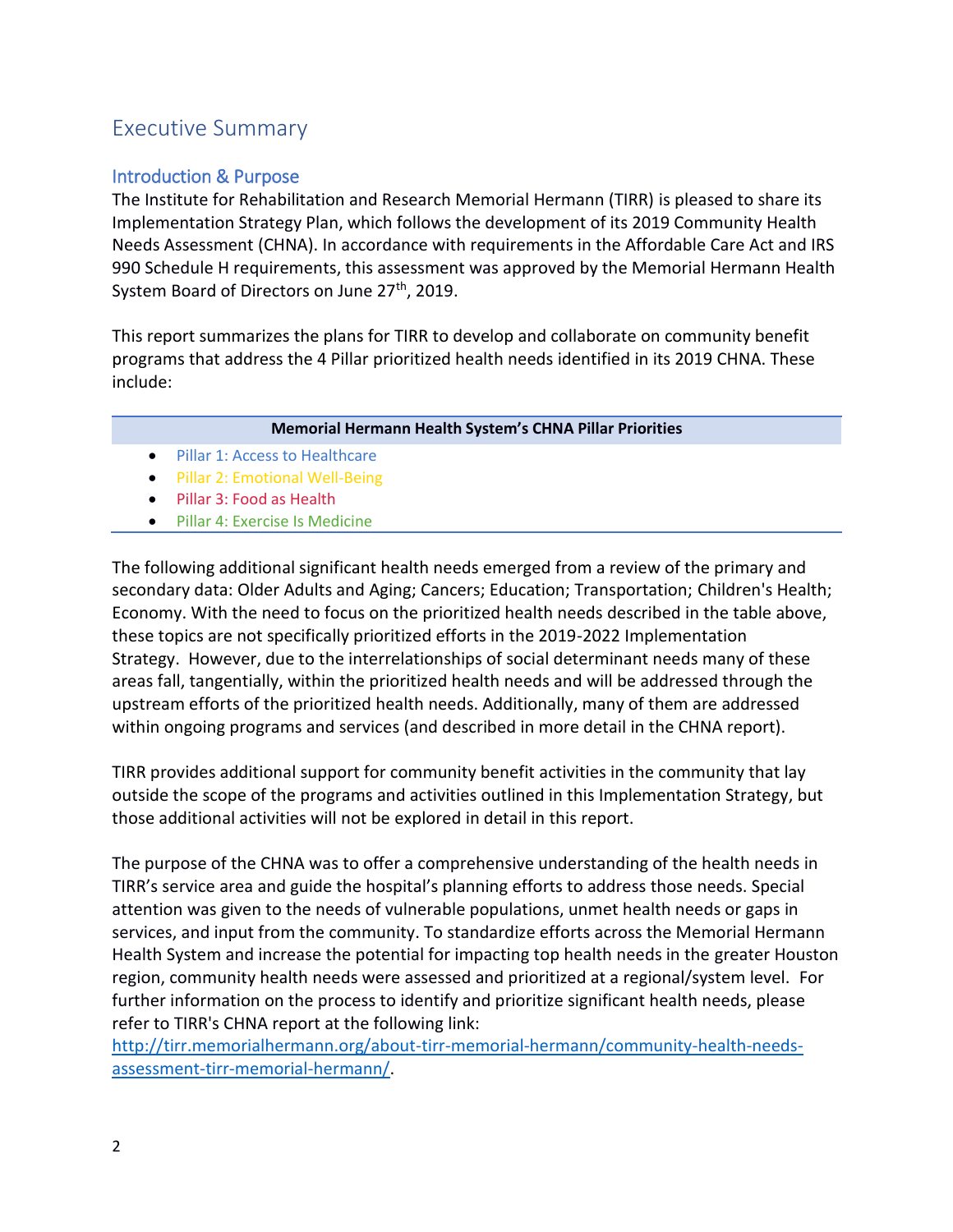## TIRR Memorial Hermann

TIRR Memorial Hermann is a national leader in medical rehabilitation and research providing a comprehensive continuum of medical rehabilitation for individuals who have experienced traumatic brain injury, stroke, spinal cord injury, limb loss, orthopedic or trauma injuries, cancer and other neurological injuries in its 134-bed facility. TIRR Memorial Hermann is also a teaching hospital for Baylor College of Medicine and The University of Texas Medical School at Houston.

#### Vision

Memorial Hermann will be the preeminent health system in the U.S. by advancing the health of those we serve through trusted partnerships with physicians, employees and others to deliver the best possible health solutions while relentlessly pursuing quality and value.

#### Mission Statement

Memorial Hermann is a not‐for‐profit, community‐owned, health care system with spiritual values, dedicated to providing high quality health services in order to improve the health of the people in Southeast Texas.  

#### Memorial Hermann Health System

One of the largest not-for-profit health systems in the nation, Memorial Hermann Health System is an integrated system with an exceptional affiliated medical staff and more than 26,000 employees. Governed by a Board of community members, the System services Southeast Texas and the Greater Houston community with more than 300 care delivery sites including 19 hospitals; the country's busiest Level 1 trauma center; an academic medical center affiliated with McGovern Medical School at UTHealth; one of the nation's top rehabilitation and research hospitals; and numerous specialty programs and services.

Memorial Hermann has been a trusted healthcare resource for more than 110 years and as Greater Houston's only full-service, clinically integrated health system, we continue to identify and meet our region's healthcare needs. Among our diverse portfolio is Life Flight, the largest and busiest air ambulance service in the United States; the Memorial Hermann Physician Network, MHMD, one of the largest, most advanced, and clinically integrated physician organizations in the country; and, the Memorial Hermann Accountable Care Organization, operating a care delivery model that generates better outcomes at lower costs to consumers. Specialties span burn treatment, cancer, children's health, diabetes and endocrinology, digestive health, ear, nose and throat, heart and vascular, lymphedema, neurosurgery, neurology, stroke, nutrition, ophthalmology, orthopedics, physical and occupational therapy, rehabilitation, robotic surgery, sleep studies, transplant, weight loss, women's health, maternity and wound care. Supporting the System in its impact on overall population health is the Community Benefit Corporation. At a market share of 26.1% in the 'expanded' greater Houston area of 12 counties, our vision is that Memorial Hermann will be a preeminent integrated health system in the U.S. by advancing the health of those we serve.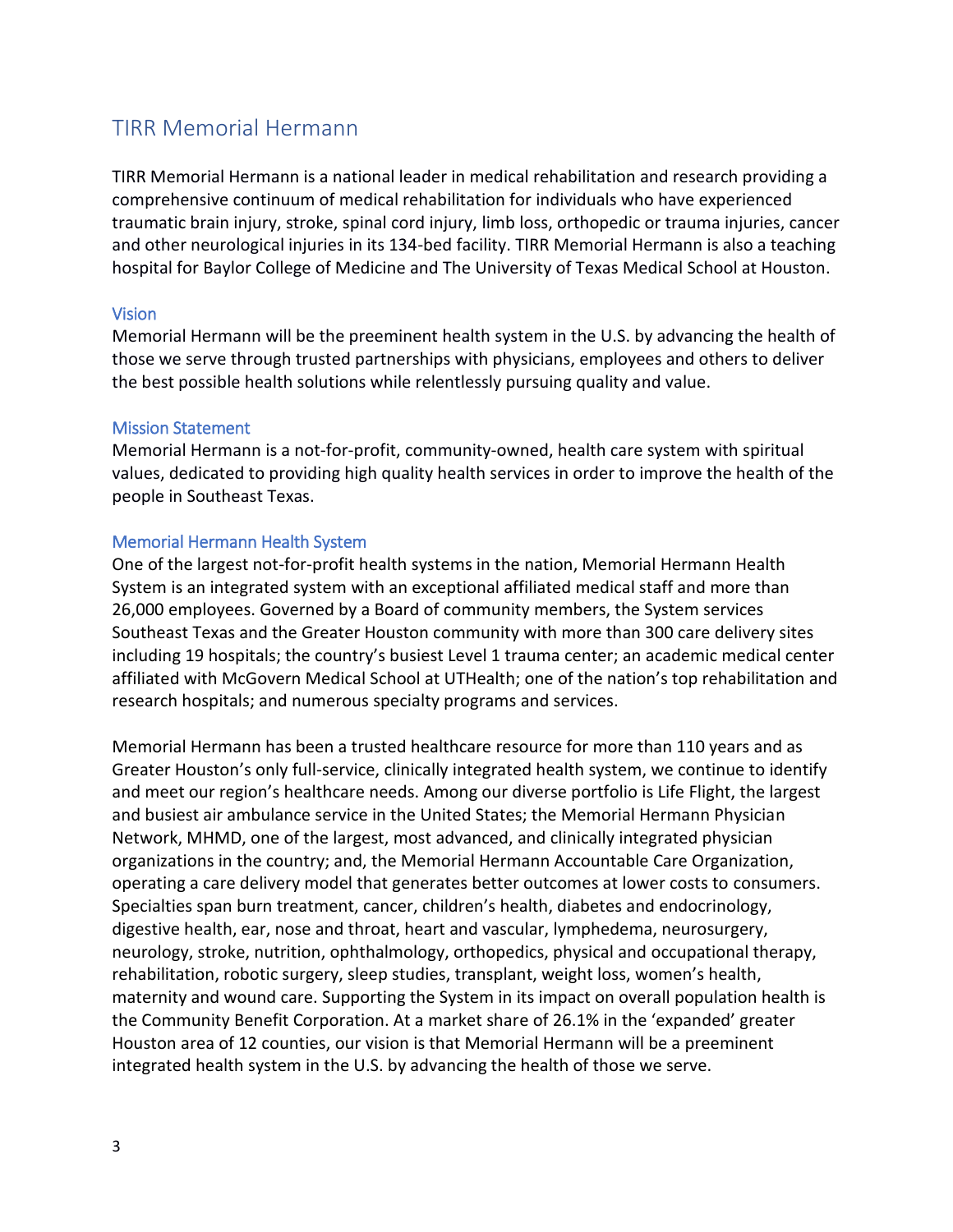# Summary of Implementation Strategies

## Implementation Strategy Design Process

Stakeholders from the 13 hospital facilities in the Memorial Hermann Health System were invited to participate in an Implementation Strategy Kick-Off event hosted by Memorial Hermann's Community Benefit Department and Conduent Healthy Communities Institute (HCI) on May 6, 2019. During this half-day event, participants reviewed Memorial Hermann's CHNA, were introduced to the 2019 MH Implementation Strategy Template and worked in groups to begin drafting their new implementation strategies for their respective hospitals. After the Kick-Off event, each hospital engaged in a series of three bi-weekly technical assistance calls with the Conduent HCI team and representatives from the MH Community Benefit Department to further develop and refine their implementation strategy.

## TIRR Memorial Hermann Implementation Strategy

The implementation strategy outlined below summarizes the strategies and activities that will be taken on by TIRR to directly address the Four Pillars and relevant focal areas identified in the CHNA process. They include:

- Pillar 1: Access to Care
	- o Nurse Health Line
	- o Resource Assistance Connections
	- o Independent Living Philanthropic and Educational Support
- Pillar 2: Emotional Wellbeing
	- o Mental Health and Substance Abuse
- Pillar 3: Food as Health
	- o Provide Diabetes Education and Support to the Community
	- o Food Insecurity Screening
	- o Provide Heart Disease/Stroke Education and Support
- Pillar 4: Exercise is Medicine
	- o Adaptive Sports Leagues

The Action Plan presented below outlines in detail the individual strategies and activities TIRR will implement to address the health needs identified though the CHNA process. The following components are outlined in detail in the tables below: 1) actions the hospital intends to take to address the health needs identified in the CHNA, 2) the anticipated impact of these actions as reflected in the Process and Outcomes measures for each activity, 3) the resources the hospital plans to commit to each strategy, and 4) any planned collaboration to support the work outlined.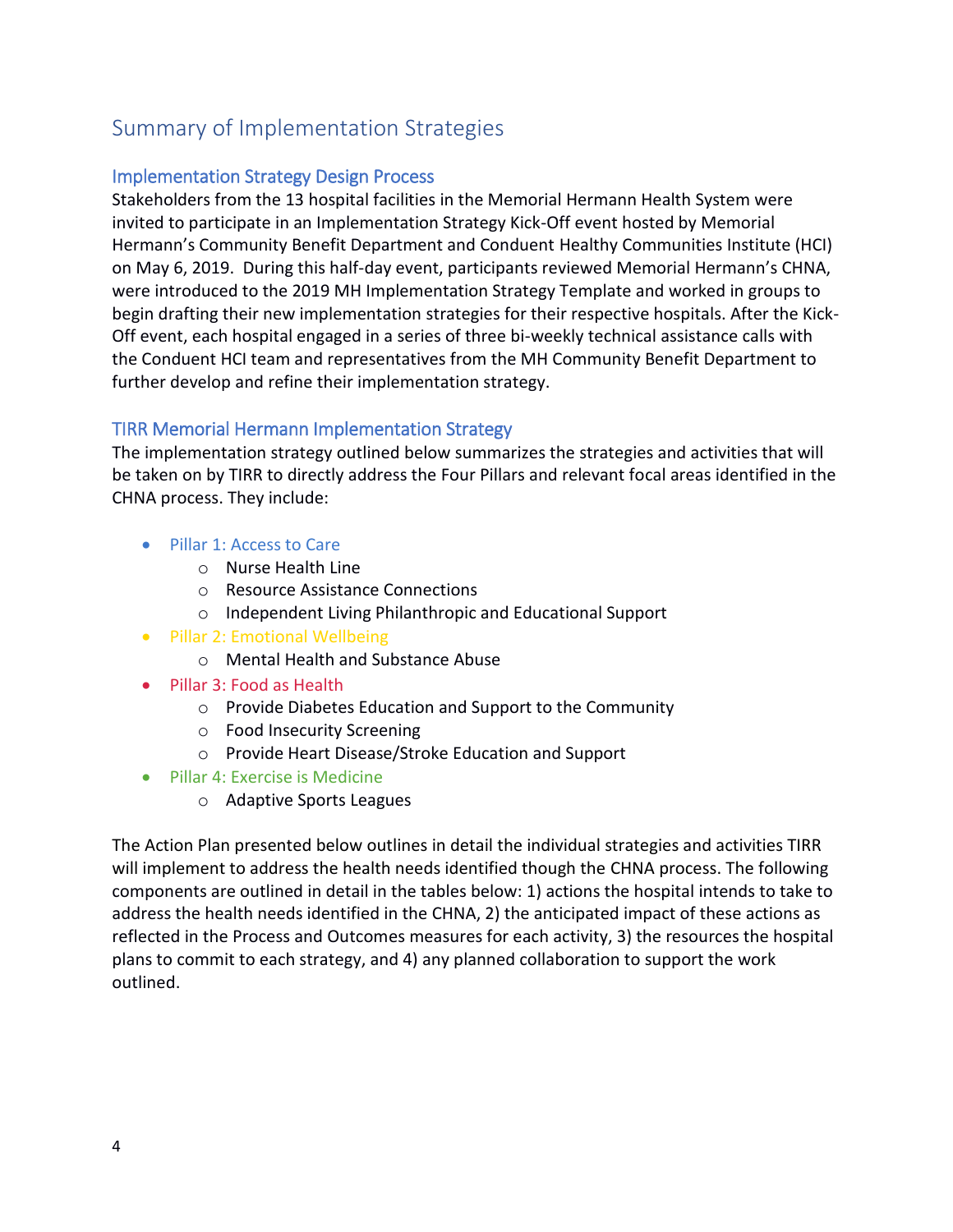# TIRR Memorial Hermann: Implementation Strategy Action Plan

#### **PILLAR 1: ACCESS TO HEALTHCARE**

**Goal Statement: From 2019-2021, Memorial Hermann will implement initiatives that increase patients access to care to ensure they receive care at the right location, at the right cost, at the right time.**

#### **Focal Area 1: Access to Health Services**

#### **Strategy 1.A: Nurse Health Line**

| <b>Activities</b>                                                                                                                                                                                                                                                                                                                           | <b>Process Measures</b>                                                                                                                      | <b>Baseline</b> | Y1 Goal | Y1 Actual | <b>Outcomes</b>                                                                                                               | Y1 Actual                                                                                                                                                         |  |  |
|---------------------------------------------------------------------------------------------------------------------------------------------------------------------------------------------------------------------------------------------------------------------------------------------------------------------------------------------|----------------------------------------------------------------------------------------------------------------------------------------------|-----------------|---------|-----------|-------------------------------------------------------------------------------------------------------------------------------|-------------------------------------------------------------------------------------------------------------------------------------------------------------------|--|--|
| Activity 1.A.1<br>Provide a 24/7 free resource via<br>the Nurse Health Line that<br>community members (uninsured<br>and insured) within the greater<br>Houston community can call to<br>discuss their health concerns,<br>receive recommendations on the<br>appropriate setting for care, and<br>get connected to appropriate<br>resources. | # of calls from<br>counties<br>comprising the 12-<br>counties that TIRR<br>serves (Austin,<br>Colorado, Fort<br>Bend, Harris, and<br>Waller) | 37,496          | 37,496  | 34,671    | % Callers satisfied with<br>the NHL<br>% Callers who followed<br>the NHL Advice<br>% Callers who were<br>diverted from the ER | 97% report the<br>service as good<br>or excellent.<br>97% report<br>following the<br>advice of the<br>nurse.<br>99% report they<br>will use the<br>service again. |  |  |
| <b>Activity Notes (if necessary):</b>                                                                                                                                                                                                                                                                                                       |                                                                                                                                              |                 |         |           | <b>Outcomes Notes</b><br>(if necessary):                                                                                      |                                                                                                                                                                   |  |  |
| <b>Resources:</b>                                                                                                                                                                                                                                                                                                                           |                                                                                                                                              |                 |         |           |                                                                                                                               |                                                                                                                                                                   |  |  |
| NHL management and operations (currently funded through DSRIP)                                                                                                                                                                                                                                                                              |                                                                                                                                              |                 |         |           |                                                                                                                               |                                                                                                                                                                   |  |  |
| <b>Collaboration:</b>                                                                                                                                                                                                                                                                                                                       |                                                                                                                                              |                 |         |           |                                                                                                                               |                                                                                                                                                                   |  |  |
| MH Community Benefit Corporation                                                                                                                                                                                                                                                                                                            |                                                                                                                                              |                 |         |           |                                                                                                                               |                                                                                                                                                                   |  |  |
|                                                                                                                                                                                                                                                                                                                                             | <b>Greater Houston Safety-Net Providers</b>                                                                                                  |                 |         |           |                                                                                                                               |                                                                                                                                                                   |  |  |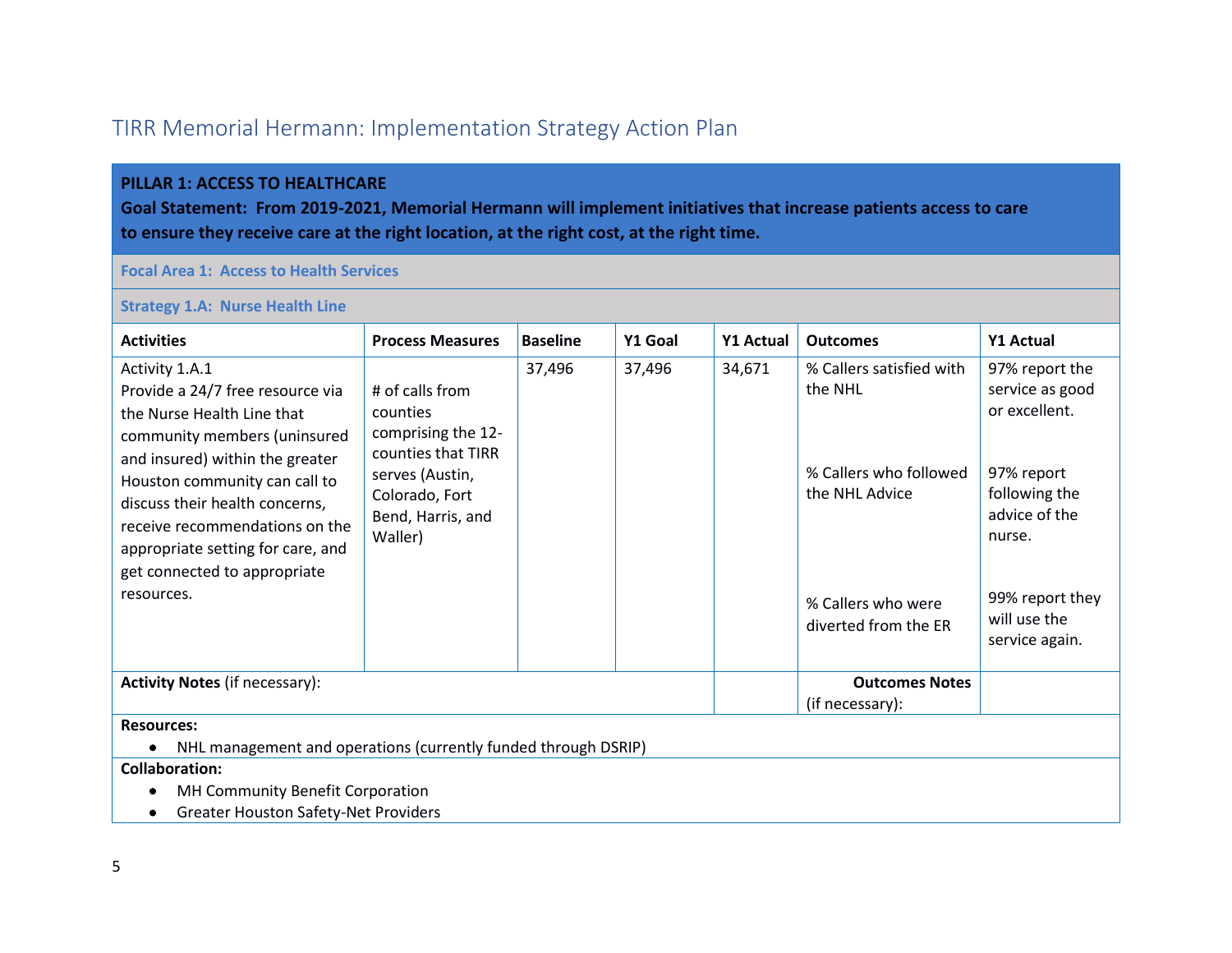#### **PILLAR 1: ACCESS TO HEALTHCARE**

**Goal Statement: From 2019-2021, Memorial Hermann will implement initiatives that increase patients access to care to ensure they receive care at the right location, at the right cost, at the right time.**

#### **Focal Area 2: Lack of Health Insurance**

#### **Strategy 2:A: Resource Assistance Connections**

| <b>Activities</b>                            | <b>Process</b><br><b>Measures</b> | <b>Baseline</b> | Y1 Goal | <b>Y1 Actual</b> | <b>Outcomes</b> | <b>Y1 Actual</b> |
|----------------------------------------------|-----------------------------------|-----------------|---------|------------------|-----------------|------------------|
| Activity 2.A.1                               | # of patients                     | 1,200           | 1,200   | $^{\sim}$ 1500   | # referred for  | 34 (uninsured,   |
| When a patient is uninsured at the time of   | evaluated for                     |                 |         |                  | services        | given            |
| admission, social work provides resources    | resource                          |                 |         |                  |                 | resources)       |
| that may assist with coverage.               | assistance                        |                 |         |                  |                 |                  |
| 1) Harris county gold card (or equivalent    |                                   |                 |         |                  |                 |                  |
| county indigent health care program)         |                                   |                 |         |                  |                 |                  |
| 2) Comprehensive Rehabilitation Services     |                                   |                 |         |                  |                 |                  |
| program for those that have had a            |                                   |                 |         |                  |                 |                  |
| Traumatic Brain or Spinal Injury             |                                   |                 |         |                  |                 |                  |
| 3) Education on applying for social security |                                   |                 |         |                  |                 |                  |
| disability if appropriate                    |                                   |                 |         |                  |                 |                  |
| 4) Education on applying for Affordable      |                                   |                 |         |                  |                 |                  |
| Care Act especially if in enrollment period  |                                   |                 |         |                  |                 |                  |
| window                                       |                                   |                 |         |                  |                 |                  |
| 5) Utilizing GoodRx or other prescription    |                                   |                 |         |                  |                 |                  |
| assistance program as needed                 |                                   |                 |         |                  |                 |                  |
| 6) Referrals to Rehabilitations Services     |                                   |                 |         |                  |                 |                  |
| Volunteer Project program for "charity"      |                                   |                 |         |                  |                 |                  |
| therapy and durable medical equipment if     |                                   |                 |         |                  |                 |                  |
| appropriate                                  |                                   |                 |         |                  |                 |                  |
| 7) Any other diagnosis specific programs     |                                   |                 |         |                  |                 |                  |
| that patient may be eligible (Neuro-         |                                   |                 |         |                  |                 |                  |
| Assistance foundation for SCI, etc.)         |                                   |                 |         |                  |                 |                  |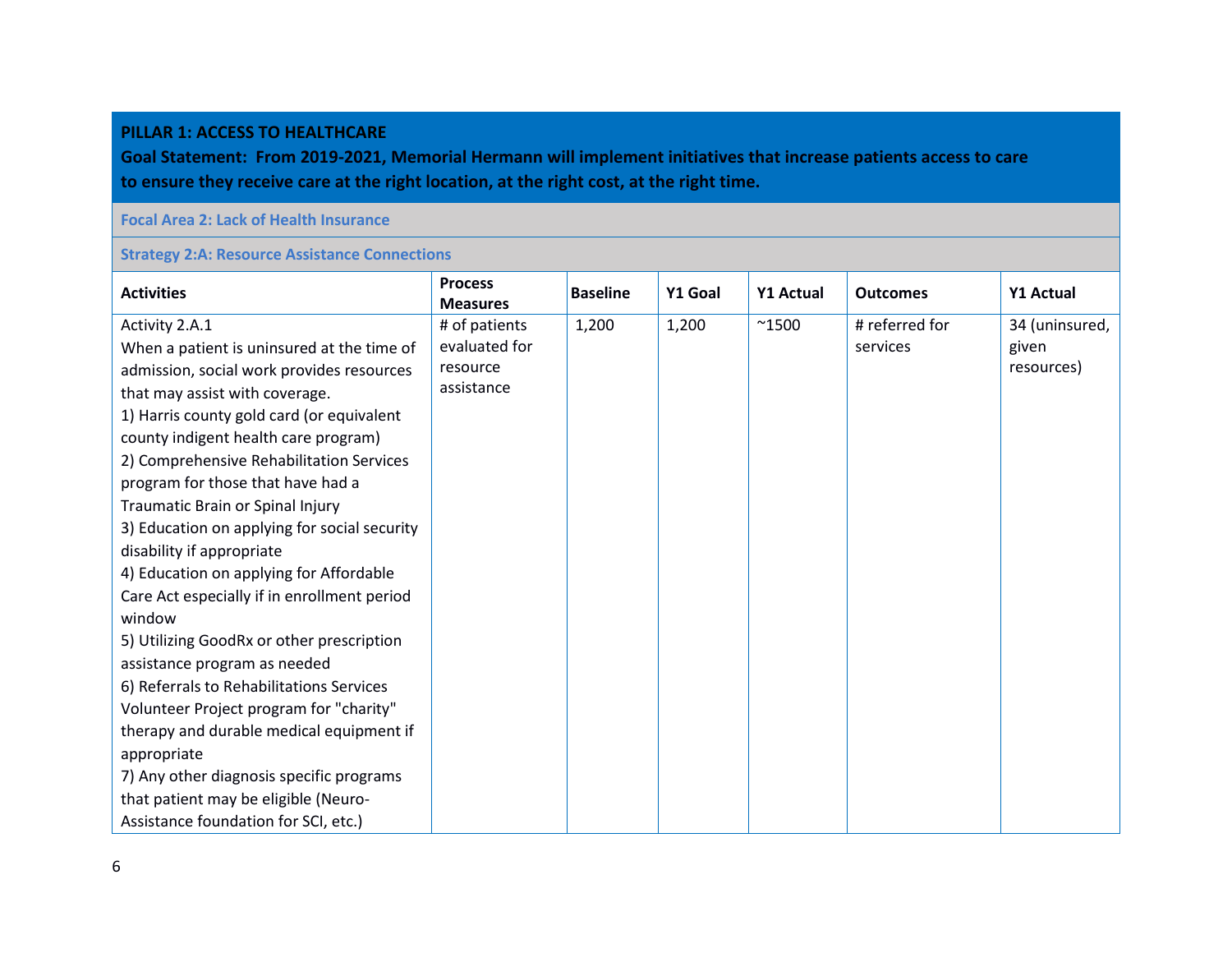|                                                                | <b>Activity Notes (if necessary):</b> | <b>Outcomes Notes</b> |
|----------------------------------------------------------------|---------------------------------------|-----------------------|
|                                                                |                                       | (if necessary):       |
| <b>Resources:</b>                                              |                                       |                       |
| Social work staff<br>$\bullet$                                 |                                       |                       |
| <b>Collaboration:</b>                                          |                                       |                       |
| <b>Rehabilitation Services Volunteers Project</b><br>$\bullet$ |                                       |                       |
| Harris Health                                                  |                                       |                       |
| Prescription assistance programs                               |                                       |                       |
| Neuro-assistance Foundation                                    |                                       |                       |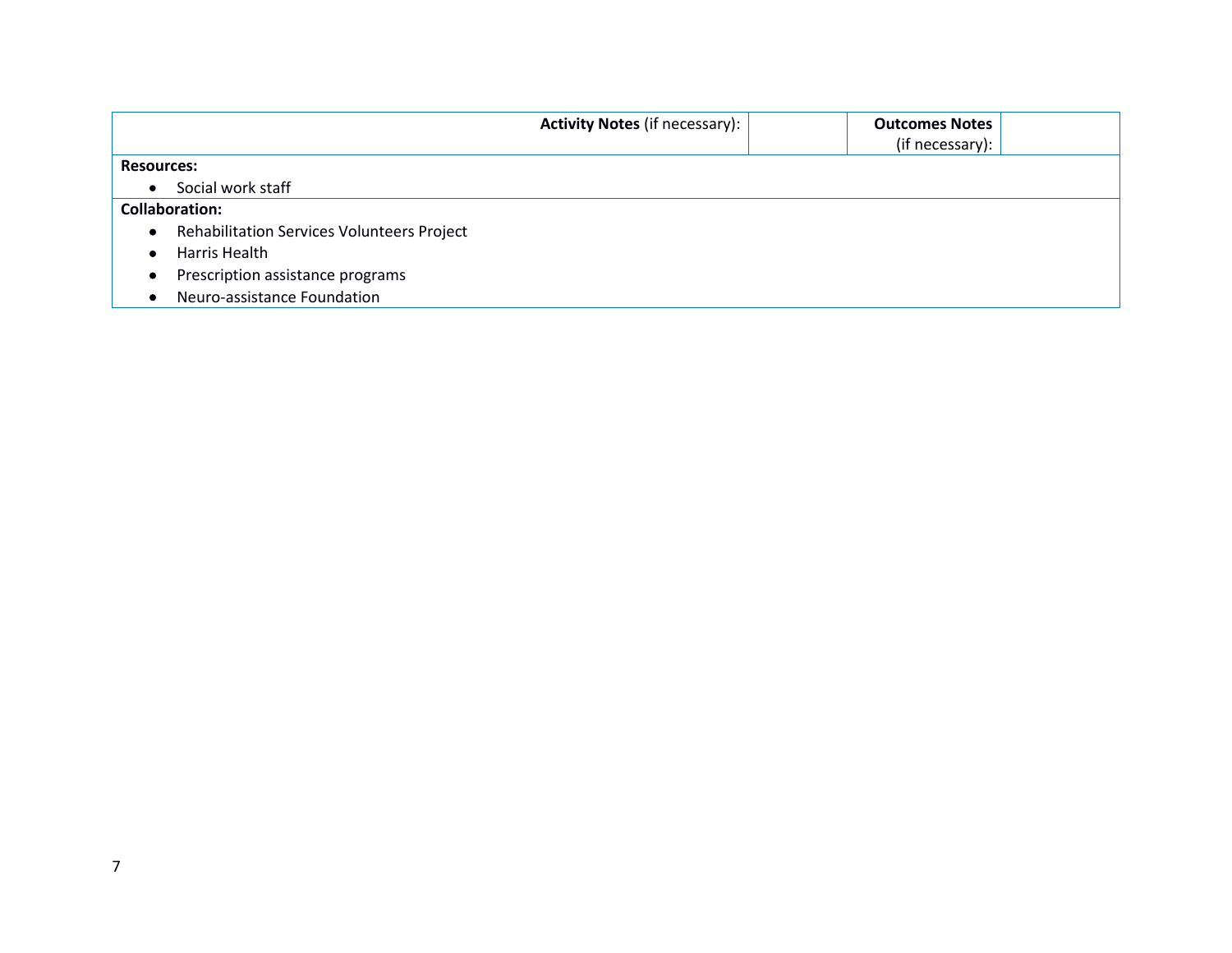#### **PILLAR 1: ACCESS TO HEALTHCARE**

**Goal Statement: From 2019-2021, Memorial Hermann will implement initiatives that increase patients access to care to ensure they receive care at the right location, at the right cost, at the right time.**

#### **Focal Area 3: Low Income/Underserved**

**Strategy 3:A: Independent Living Philanthropic and Educational Support**

| <b>Activities</b>                   | <b>Process Measures</b> | <b>Baseline</b>  | Y1 Goal | <b>Y1 Actual</b> | <b>Outcomes</b>            | <b>Y1 Actual</b> |
|-------------------------------------|-------------------------|------------------|---------|------------------|----------------------------|------------------|
| Activity 3.A.1                      | # of participants/      | 60               | 60      | 11               | <b>Funds allocated for</b> | 120241           |
| Draw from philanthropic             | recipients              |                  |         | (Vallbona/       | services                   | (Vallbona/ Weil  |
| funds to provide coverage           |                         |                  |         | Weil Fund)       |                            | Fund) Special    |
| for uninsured patients              |                         |                  |         | FY20 -           |                            | philanthropic    |
|                                     |                         |                  |         | \$32,158.29      |                            | fund for         |
| <b>TIRR Excellence Fund (larger</b> |                         |                  |         |                  |                            | uninsured        |
| costs = medication, durable         |                         |                  |         | 14               |                            | children and     |
| medical equipment)                  |                         |                  |         | $- TIRR$         |                            | post-polio       |
|                                     |                         |                  |         | Excellence       |                            | patients to fund |
|                                     |                         |                  |         | Fund for         |                            | gaps in coverage |
|                                     |                         |                  |         | patient          |                            | FY20 -           |
|                                     |                         |                  |         | assistance       |                            | \$32,158.29      |
|                                     |                         |                  |         | FY209:           |                            |                  |
|                                     |                         |                  |         | \$16,815         |                            | $119521 - TIRR$  |
|                                     |                         |                  |         |                  |                            | Excellence Fund  |
|                                     |                         |                  |         |                  |                            | for patient      |
|                                     |                         |                  |         |                  |                            | assistance       |
|                                     |                         |                  |         |                  |                            | FY209: \$16,815  |
|                                     |                         |                  |         |                  |                            |                  |
| Activity 3.A.2                      | # of people attending   | Webinars         | 1,500   | 1782             | Surveys are                | 94% satisfaction |
| Independent Living                  | on-line webinars        | (national)       |         |                  | implemented with           | reported         |
| <b>Research Utilization staff</b>   |                         | 1500             |         |                  | participants post          |                  |
| provides training, technical        |                         |                  |         |                  | webinar to ensure if       |                  |
| assistance (TA), and                |                         | <b>Trainings</b> | 2,000   | 612              | participants were          |                  |
| materials on a number of            |                         | (TX)             |         |                  |                            |                  |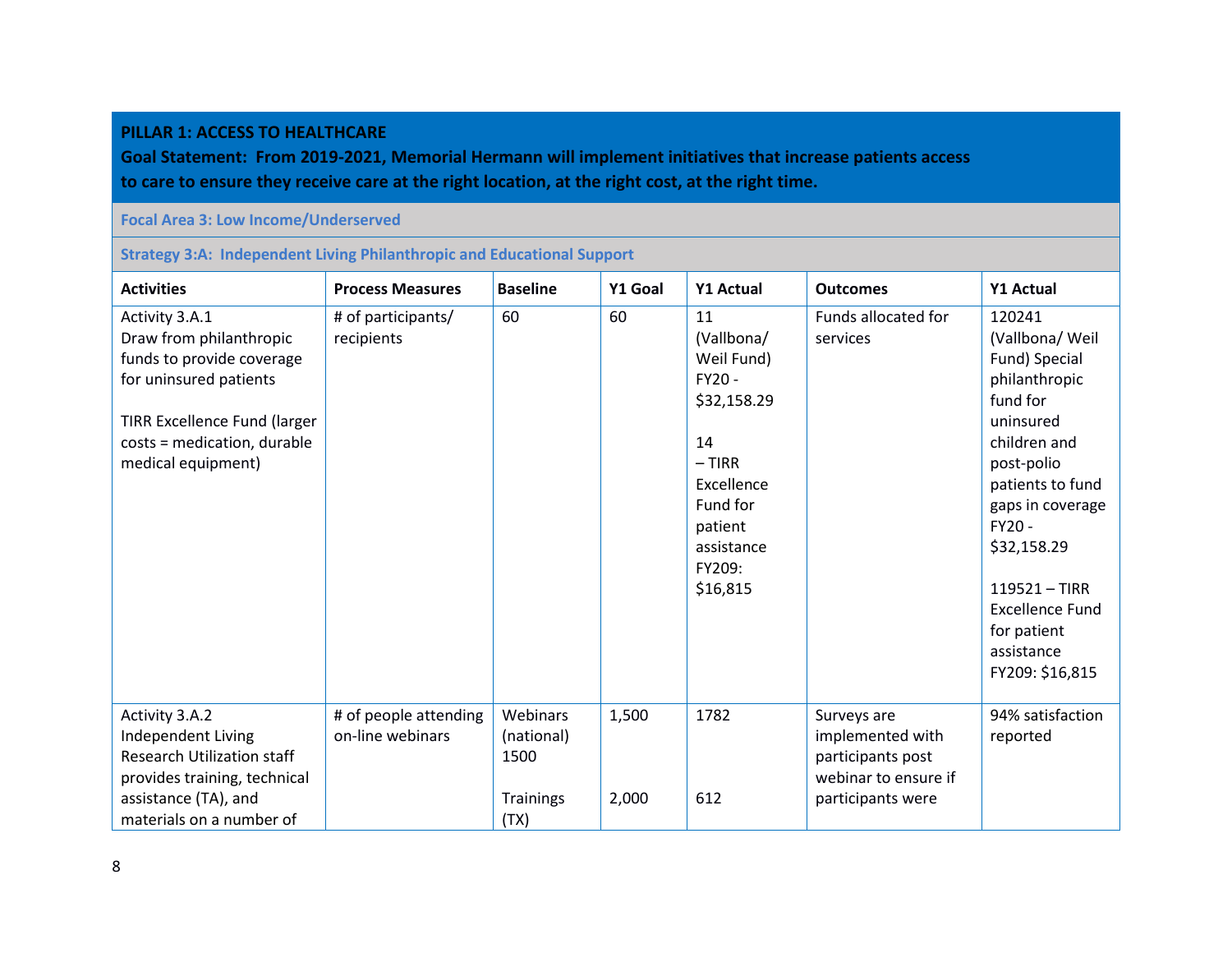| topics and in a variety of                  | # of people attending                                            |                                       |  |  | satisfied with topic  |  |  |
|---------------------------------------------|------------------------------------------------------------------|---------------------------------------|--|--|-----------------------|--|--|
| formats-including on-                       | in-person meetings/                                              |                                       |  |  | and knowledge         |  |  |
| location, online, and on-                   | trainings                                                        |                                       |  |  |                       |  |  |
| demand trainings, webinars                  |                                                                  |                                       |  |  |                       |  |  |
| and teleconferences.                        |                                                                  |                                       |  |  |                       |  |  |
|                                             |                                                                  |                                       |  |  |                       |  |  |
| National effort through                     |                                                                  |                                       |  |  |                       |  |  |
| national network                            |                                                                  |                                       |  |  |                       |  |  |
|                                             |                                                                  | <b>Activity Notes (if necessary):</b> |  |  | <b>Outcomes Notes</b> |  |  |
|                                             |                                                                  |                                       |  |  | (if necessary):       |  |  |
| <b>Resources:</b>                           |                                                                  |                                       |  |  |                       |  |  |
|                                             | Independent Living Research Utilization staff (ILRU)             |                                       |  |  |                       |  |  |
| <b>Collaboration:</b>                       |                                                                  |                                       |  |  |                       |  |  |
| <b>Great Lakes ADA Center</b>               |                                                                  |                                       |  |  |                       |  |  |
| Houston Center for Independent Living       |                                                                  |                                       |  |  |                       |  |  |
| <b>Corpus Christi Apartment Association</b> |                                                                  |                                       |  |  |                       |  |  |
| <b>McClenan County Law Enforcement</b>      |                                                                  |                                       |  |  |                       |  |  |
|                                             | Ahead in Texas (Association for Higher Education and Disability) |                                       |  |  |                       |  |  |
|                                             | Houston Mayor's Office for People with Disabilities              |                                       |  |  |                       |  |  |
| <b>Houston Council on Disabilities</b>      |                                                                  |                                       |  |  |                       |  |  |
| Abilities Expo                              |                                                                  |                                       |  |  |                       |  |  |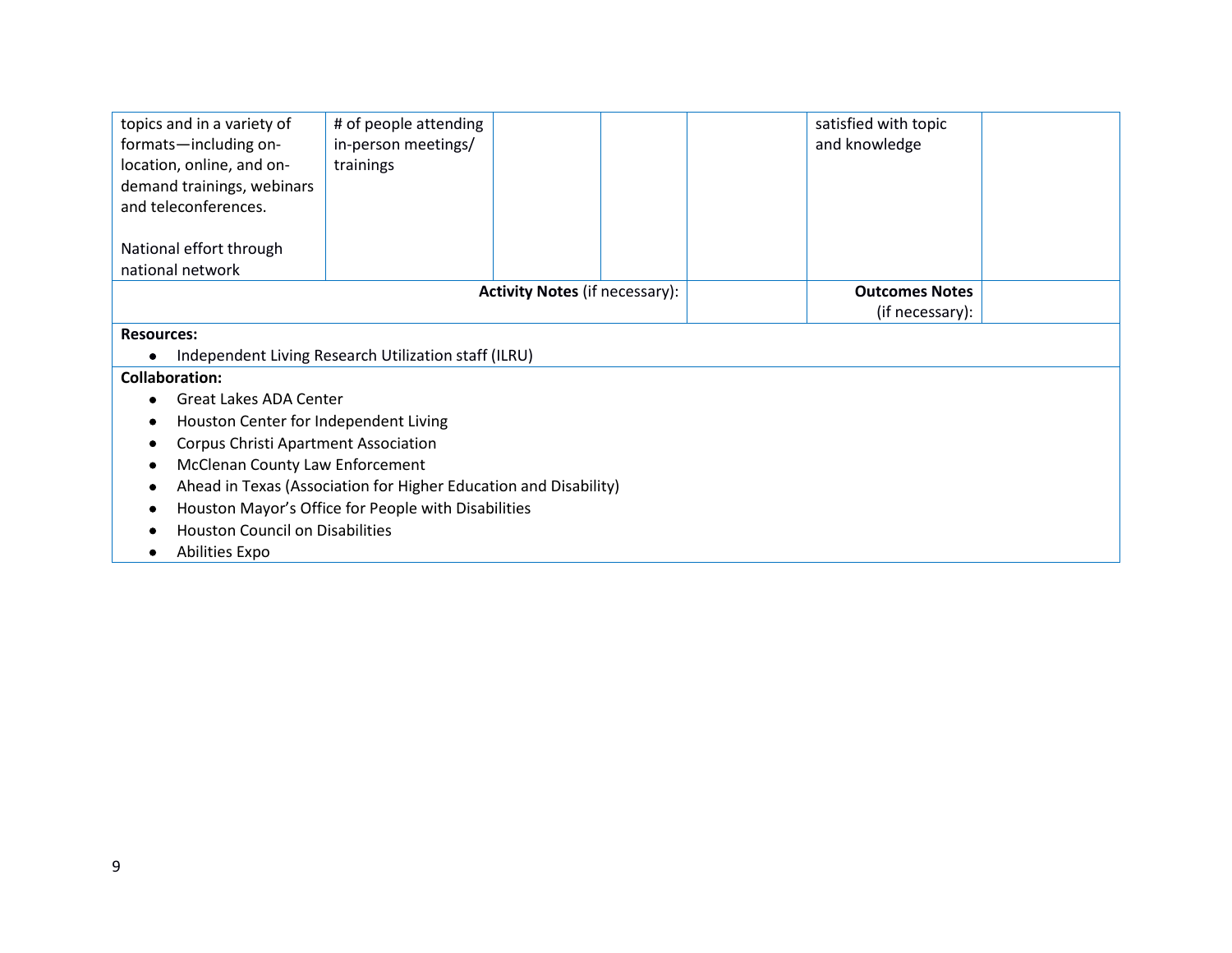#### **PILLAR 2: EMOTIONAL WELLBEING**

**Goal Statement: From 2019-2021, Memorial Hermann will implement initiatives that connect and care for community members that are experiencing a mental health crisis with: access to appropriate psychiatric specialists at the time of their crisis; redirection away from the ER; linkage to a permanent, community based mental health provider; and knowledge to navigate the system, regardless of their ability to pay.**

### **Focal Area 1: Mental Health and Substance Abuse**

| <b>Activities</b>                                                                                                                                                                                                                                                                                                                                                                                  | <b>Process</b><br><b>Measures</b> | <b>Baseline</b> | Y1 Goal | <b>Y1 Actual</b> | <b>Outcomes</b>                                                                                                                                    | <b>Y1 Actual</b> |
|----------------------------------------------------------------------------------------------------------------------------------------------------------------------------------------------------------------------------------------------------------------------------------------------------------------------------------------------------------------------------------------------------|-----------------------------------|-----------------|---------|------------------|----------------------------------------------------------------------------------------------------------------------------------------------------|------------------|
| Activity 1.A.1<br><b>Memorial Hermann Mental Health</b><br>Crisis Clinics:<br>Memorial Hermann Mental Health<br>Crisis Clinics (MHCCs) are outpatient<br>specialty clinics open to the community,<br>meant to serve individuals in crisis<br>situations or those unable to follow up<br>with other outpatient providers for<br>their behavioral health needs                                       | # of patients                     | 4,286           | 4,286   | 3,332            | # PCP Referrals                                                                                                                                    | 566              |
| Activity 1.A.2<br>Memorial Hermann Integrated Care<br>Program:<br>Memorial Hermann Integrated Care<br>Program (ICP) strives to facilitate<br>systematic coordination of general and<br>behavioral healthcare. This program<br>embeds a Behavioral Health Care<br>Manager (BHCM) into primary and<br>specialty outpatient care practices.<br>Includes depression and substance<br>abuse screenings. | # of patients                     | 213             | 214     | 656              | # Substance abuse<br>screenings completed<br># Unique Patients<br>Screened for<br>Depression (using<br>either PHQ9 or PSC-17<br>or Edinburg tools) | 649<br>652       |
| <b>Activity Notes (if necessary):</b>                                                                                                                                                                                                                                                                                                                                                              |                                   |                 |         |                  | <b>Outcomes Notes</b>                                                                                                                              |                  |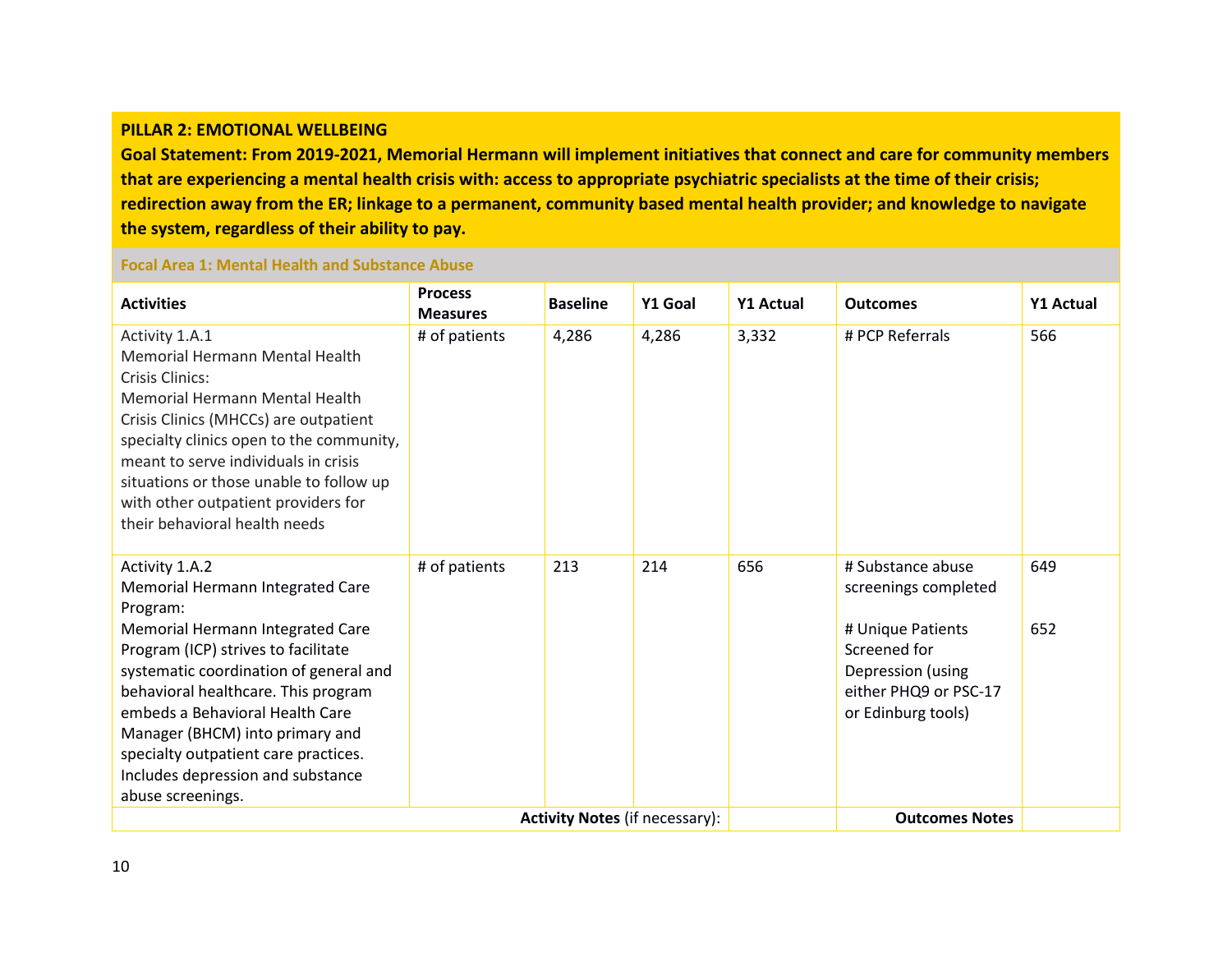|                                                                                                                                  | (if necessary): |
|----------------------------------------------------------------------------------------------------------------------------------|-----------------|
| <b>Resources:</b>                                                                                                                |                 |
| Human Resources - Behavioral Health Services Employees                                                                           |                 |
| Operating Resources - Computers, EMR, and other documentation tools                                                              |                 |
| Capital Resources - Offices and other facilities                                                                                 |                 |
| <b>Collaboration:</b>                                                                                                            |                 |
| Collaboration with all the Memorial Hermann Facilities, Leadership, Case Management, Medical staff, Community Service Providers, |                 |
| and other Community Partners                                                                                                     |                 |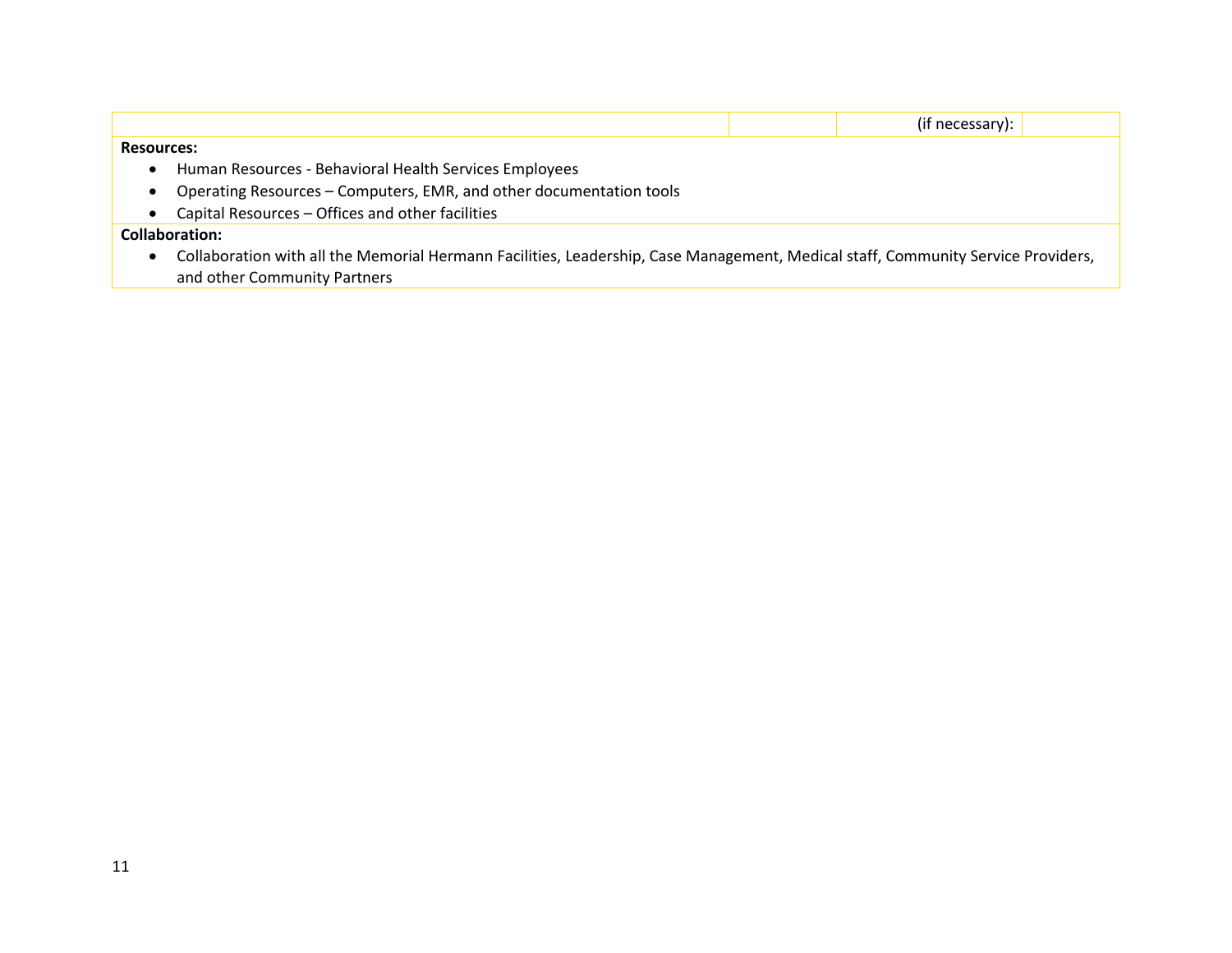#### **PILLAR 3: FOOD AS HEALTH**

**Goal Statement: From 2019 – 2021, Memorial Hermann will implement initiatives that increase awareness of food insecurity, provision of food programs, and education that promotes the reduction/postponement of chronic disease.**

#### **Focal Area 1: Diabetes**

**Strategy 1:A: Provide Diabetes Education and Support to the Community**

| <b>Activities</b>                                                                                                             | <b>Process Measures</b>     | <b>Baseline</b> | Y1 Goal                             | <b>Y1 Actual</b>                             | <b>Outcomes</b>        | Y1 Actual                                                                                                                                                                        |
|-------------------------------------------------------------------------------------------------------------------------------|-----------------------------|-----------------|-------------------------------------|----------------------------------------------|------------------------|----------------------------------------------------------------------------------------------------------------------------------------------------------------------------------|
| Activity 1.A.1<br>Healthy Food Access Program<br>(community outings, peer dinners,<br>grocery shopping)                       | # of<br>participants/outing | 800             | 800                                 | 300                                          | \$ supporting services | \$4,439.80                                                                                                                                                                       |
| Activity 1.A.2<br>Educate general public via social media<br>about management and prevention of<br>diabetes through nutrition | Number of posts             |                 | $1 - 2$<br>x/week<br>system<br>wide | $1 -$<br>2x/week<br>system<br>wide;<br>3,000 | # of Shared Views      | Social Team<br>for MH<br>system<br>confirmed<br>we still                                                                                                                         |
|                                                                                                                               | Number of views             | 3,000<br>views  | 3,000<br>views                      | views                                        |                        | posted 1-2<br>times a week<br>on average in<br>FY20. Our<br>average<br>unique page<br>views are<br>3,000 per<br>article<br>posted.<br>Additionally,<br>depending<br>how well the |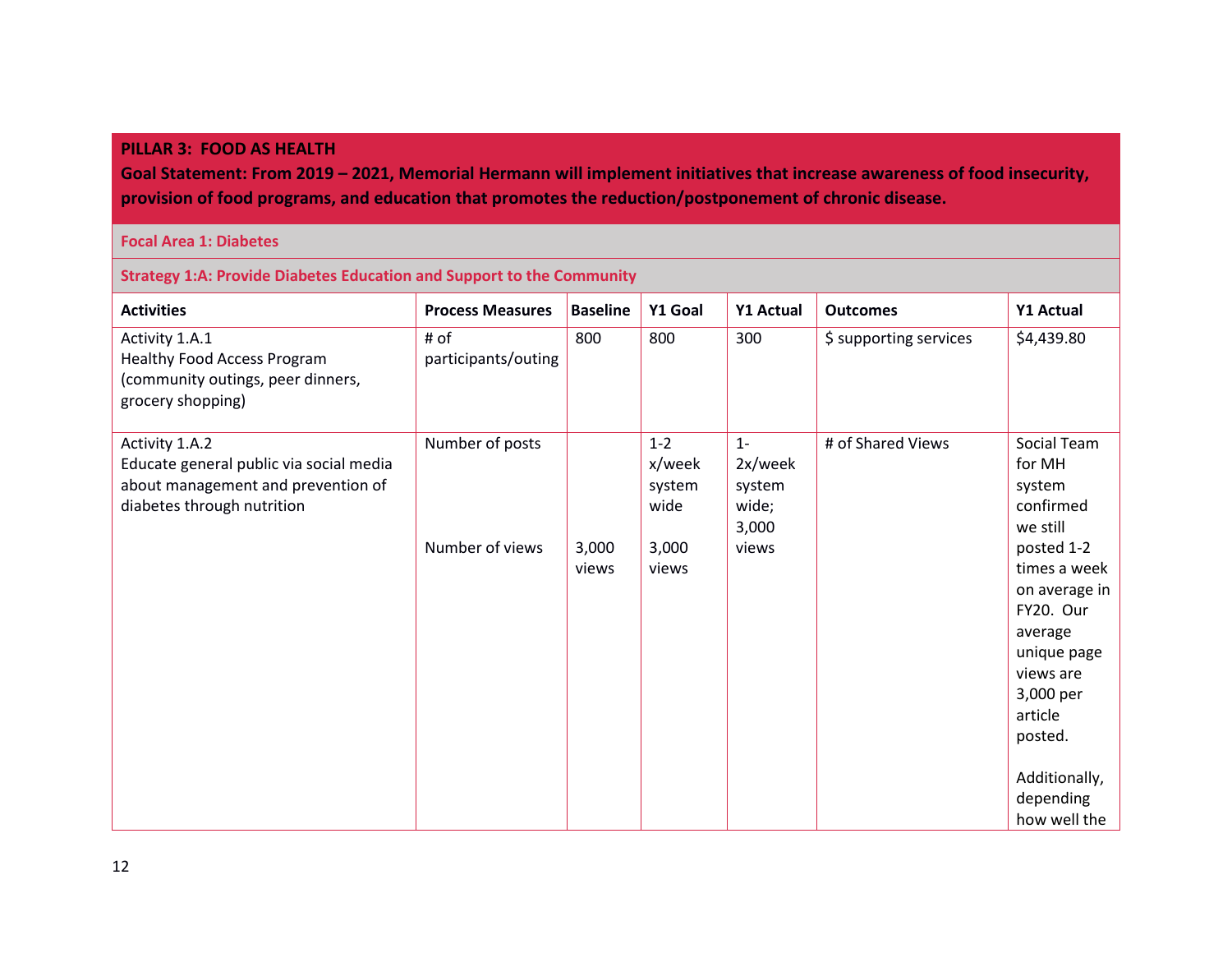|                                      |                                       |                       |                 | social post   |
|--------------------------------------|---------------------------------------|-----------------------|-----------------|---------------|
|                                      |                                       |                       |                 | performs, we  |
|                                      |                                       |                       |                 | pay to        |
|                                      |                                       |                       |                 | promote it to |
|                                      |                                       |                       |                 | garner even   |
|                                      |                                       |                       |                 | more page     |
|                                      |                                       |                       |                 | views.        |
|                                      | <b>Activity Notes (if necessary):</b> | <b>Outcomes Notes</b> |                 |               |
|                                      |                                       |                       | (if necessary): |               |
| <b>Resources:</b>                    |                                       |                       |                 |               |
| Therapy staff<br>$\bullet$           |                                       |                       |                 |               |
| <b>Collaboration:</b>                |                                       |                       |                 |               |
| <b>System Marketing</b><br>$\bullet$ |                                       |                       |                 |               |
| Area stores                          |                                       |                       |                 |               |
| Grocery stores/eateries              |                                       |                       |                 |               |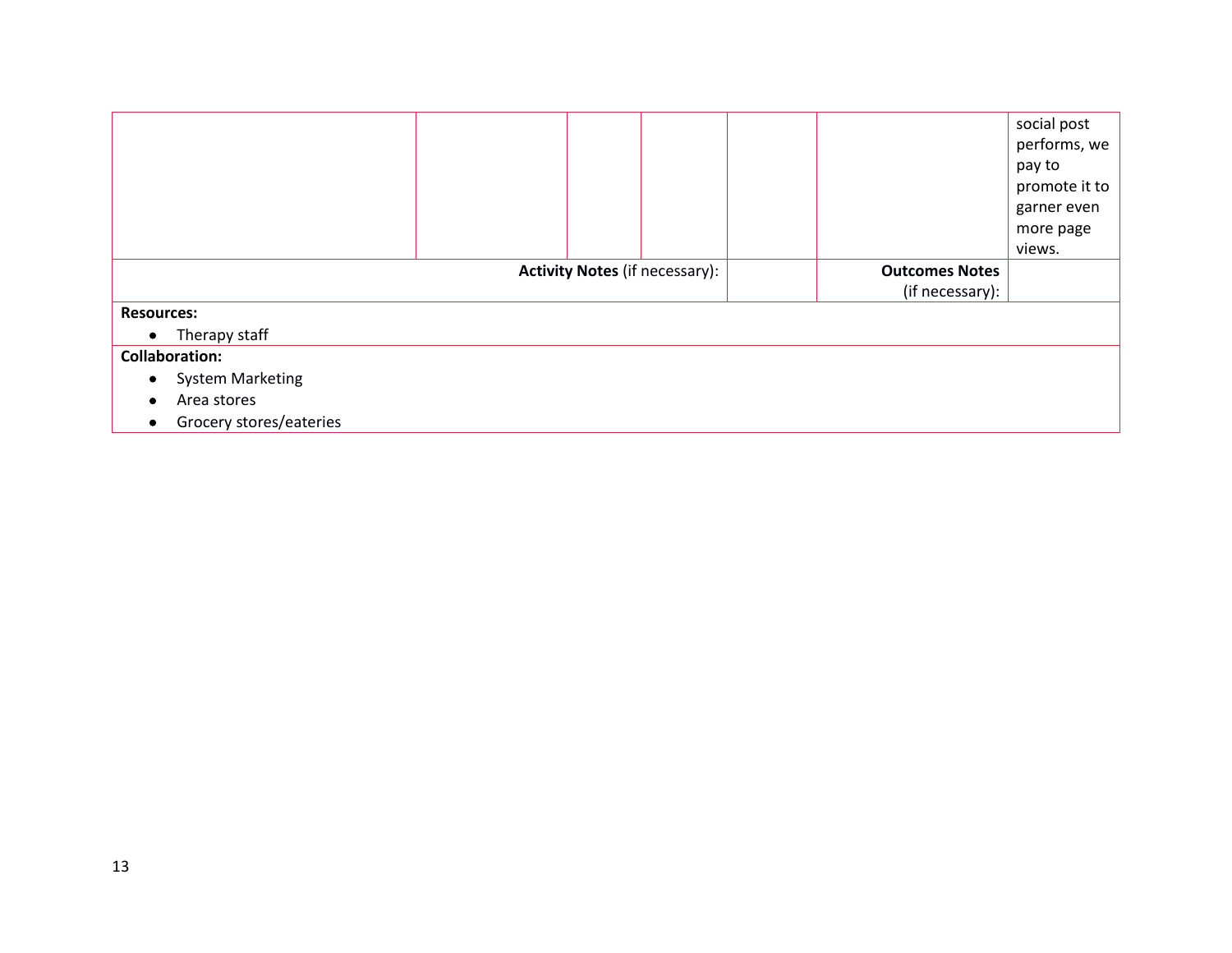#### **PILLAR 3: FOOD AS HEALTH**

**Goal Statement: From 2019 – 2021, Memorial Hermann will implement initiatives that increase awareness of food insecurity, provision of food programs, and education that promotes the reduction/postponement of chronic disease.**

#### **Focal Area 2: Food Insecurity**

#### **Strategy 2:A: Food Insecurity Screening**

| <b>Activities</b>                                                                                                                                                 | <b>Process</b><br><b>Measures</b>                   | <b>Baseline</b>                       | Y1 Goal            | Y1 Actual                                                                                                                                                                                                                                          | <b>Outcomes</b>                                                                                                     | Y1 Actual |
|-------------------------------------------------------------------------------------------------------------------------------------------------------------------|-----------------------------------------------------|---------------------------------------|--------------------|----------------------------------------------------------------------------------------------------------------------------------------------------------------------------------------------------------------------------------------------------|---------------------------------------------------------------------------------------------------------------------|-----------|
| Activity 2.A.1<br>Screen for food insecurity via care<br>managers and connect patients to<br>area Food Banks for SNAP eligibility<br>and food pantry connections. | # of individuals<br>screened for<br>food insecurity | $0 - New$<br>Program                  | Pilot<br>screening | Katy Rehab was one<br>of the few hospitals<br>where FI screening<br>was not<br>implemented in the<br>original initiative.<br>New MH FI<br>screening process<br>under development<br>so implementation<br>of original initiative<br>not instituted. | # of SNAP<br>applications<br>completed by<br><b>Houston Food</b><br>Bank for<br>Hospital's service<br>area counties | N/A       |
|                                                                                                                                                                   |                                                     | <b>Activity Notes (if necessary):</b> |                    |                                                                                                                                                                                                                                                    | <b>Outcomes Notes</b><br>(if necessary):                                                                            |           |
| <b>Resources:</b><br>IT support<br>Staff time to interview and navigate patients<br><b>Collaboration:</b><br>MH Community Benefit Corporation                     |                                                     |                                       |                    |                                                                                                                                                                                                                                                    |                                                                                                                     |           |

Houston Food Bank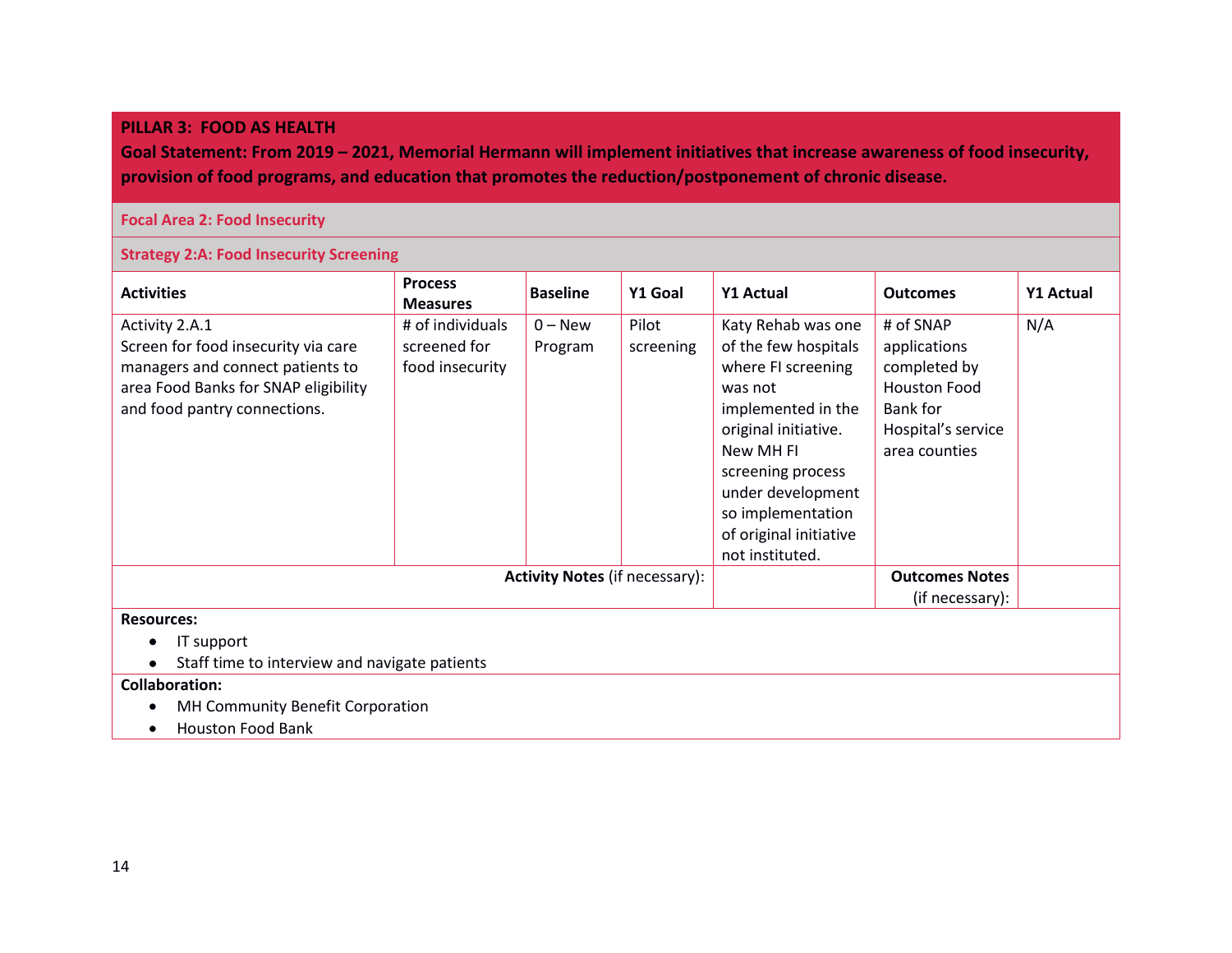#### **PILLAR 3: FOOD AS HEALTH**

**Goal Statement: From 2019 – 2021, Memorial Hermann will implement initiatives that increase awareness of food insecurity, provision of food programs, and education that promotes the reduction/postponement of chronic disease.**

#### **Focal Area 3: Heart Disease/Stroke**

**Strategy 3:A: Provide Heart Disease/Stroke Education and Support**

| <b>Activities</b>                       | <b>Process</b><br><b>Measures</b> | <b>Baseline</b>                       | Y1 Goal     | Y1 Actual | <b>Outcomes</b>       | <b>Y1 Actual</b> |
|-----------------------------------------|-----------------------------------|---------------------------------------|-------------|-----------|-----------------------|------------------|
| Activity 3.A.1                          |                                   |                                       |             |           | Pre/post surveys      |                  |
| Amputee Support Group                   | # of participants                 | 20                                    | 20          | 51        | measuring             | 51               |
|                                         |                                   |                                       |             |           | knowledge             |                  |
| <b>Stroke Support Group</b>             | # of participants                 | 25                                    | 25          | 156       | change                | 156              |
|                                         |                                   |                                       |             |           |                       |                  |
| Activity 3.A.2                          | Number of posts                   | 1 x quarter                           | 1 x quarter | 4         | # of Shared           | 4                |
| Educate general public via social media |                                   |                                       |             |           | Views $=$ 30          |                  |
| about management and prevention of      |                                   |                                       |             |           |                       |                  |
| stroke                                  |                                   |                                       |             |           |                       |                  |
|                                         |                                   | <b>Activity Notes (if necessary):</b> |             |           | <b>Outcomes Notes</b> |                  |
|                                         |                                   |                                       |             |           | (if necessary):       |                  |
| <b>Resources:</b>                       |                                   |                                       |             |           |                       |                  |
| Therapy staff members                   |                                   |                                       |             |           |                       |                  |
| <b>Collaboration:</b>                   |                                   |                                       |             |           |                       |                  |
| <b>System Marketing</b>                 |                                   |                                       |             |           |                       |                  |